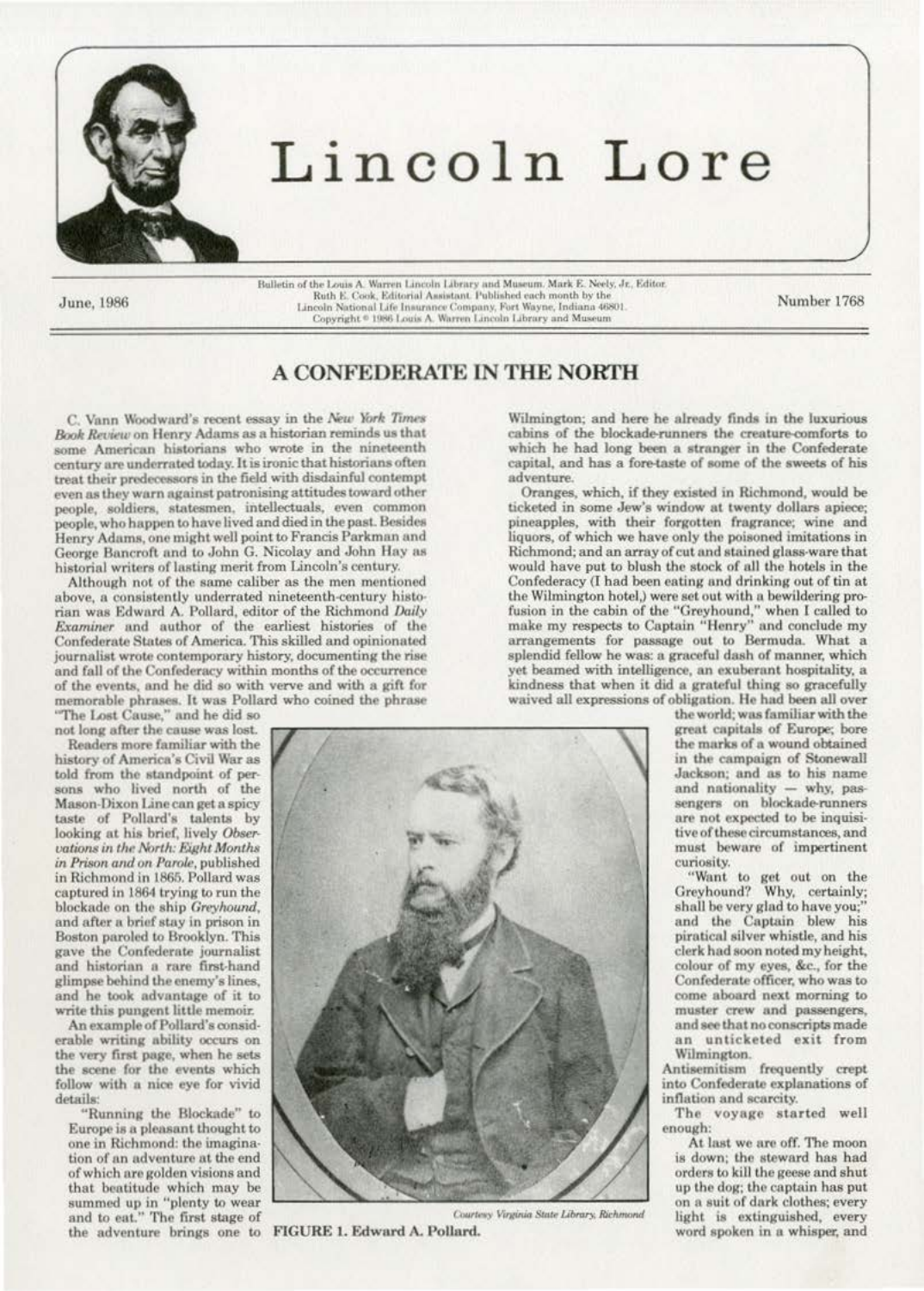

From the Louis A. Warren Lincoln Library and Museum

FIGURE 2. Woodcut from *Harper's Weekly*, December 7, 1861.

the turn of the propeller of the Greyhound sounds like the beat of a human heart. There is an excitement in these circumstances. The low, white gray vessel glides furtively **through the water, and you catch the whispered commands**  of the captain: "Stead-cy," and then the more intense and **energetic whisper: "Black smoke, by G-; cut off your**  smoke." Every eye is strained into the shadows of the night. But how utterly useless did all this precaution and

**vigilance appear on the Greyhound; for after two hours of suspense we were out of the blockade lines, and had seen**  nothing but the caps of the waves. A blockade for blockheads, surely, I thought, as I composed myself to sleep, dismissing entirely from my mind all terrors of the Yankee. But tbe next day a Union cruiser captured the slow and inappropriately named *Greyhound* with ease.

Taken prisoner by the well-dressed and mannerly Union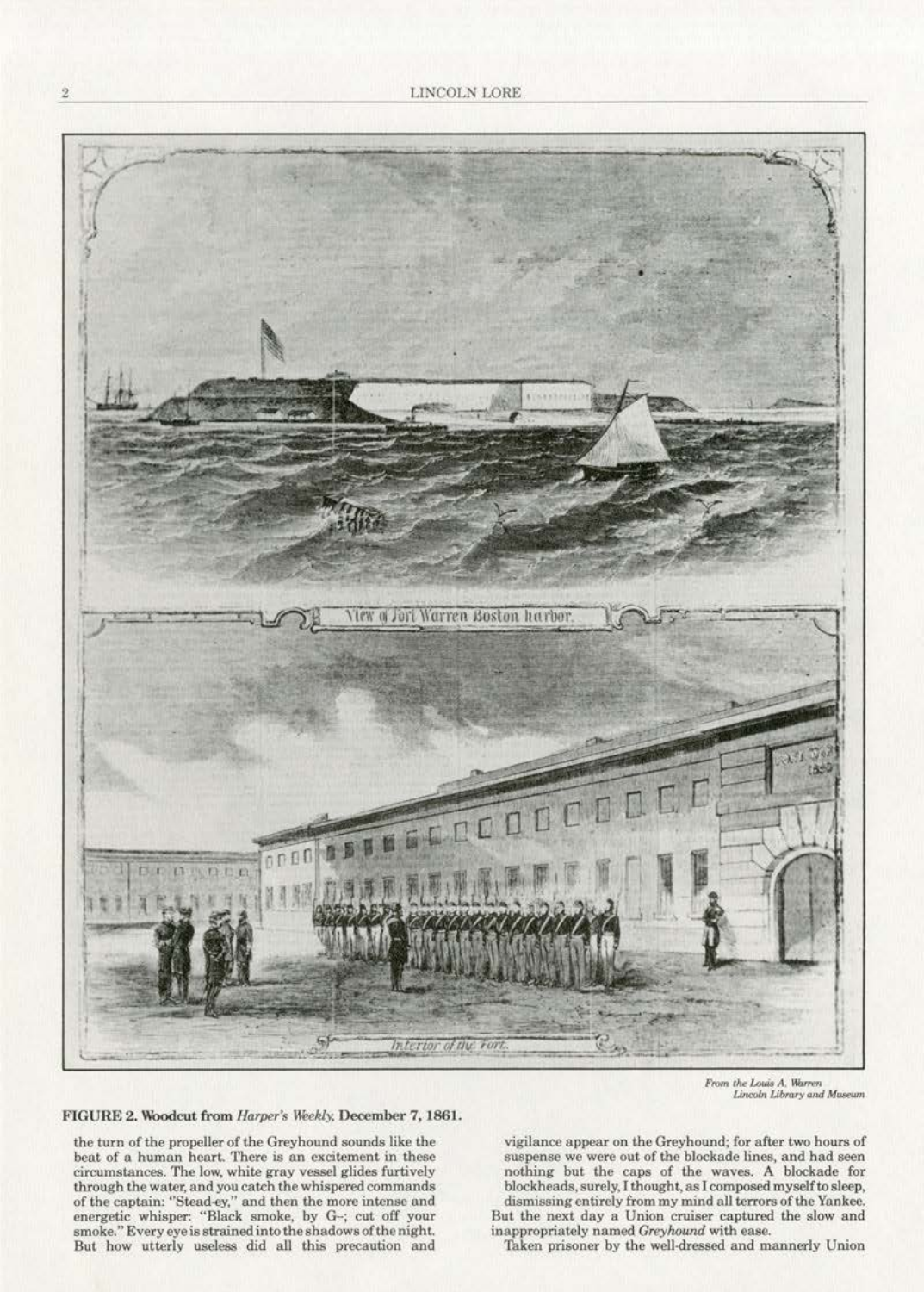naval officers, Pollard quickly began a correspondence with the British minister in Washington, Lord Lyons, to gain his release on the grounds that the vessel was British and that passengers were therefore protected by the British flag. The interesting correspondence on the legalities of blockade was reprinted in Pollard's Observations, but it failed to keep the Confederate newspaperman out of prison. He went to Fort Warren in Boston harbor which, along with Fort Lafayette in New York harbor, was a Federal military prison which held large numbers of blockade-runners throughout the Civil War. There he encountered the usual strange mixture of "prisoners of state," as they were called by Union authorities:

As the Greyhound worked her way through the green and picturesque archipelago of Boston harbour, the pilot did me the kindness of pointing out Fort Warren as my probable abode for some future months, and confidentially spitting in my ear the advice to "holler for the Union." He had also found occasion to essay some advice to "Jane," a negro woman, one of those tidy, respectable family servants, redolent of "Old Virginia," who had been captured on her way to join her mistress, the wife of a Confederate agent in Bermuda. Jane's response was not complimentary; for the experience of the Yankee, which that respectable coloured female had obtained from the amount of swearing and swilling on the Greyhound, had induced her to assert. with melancholy gravity, that "she had not seen a Christian since she left Petersburg."

After being allowed to stay in a Boston hotel by marshals fearing intervention by Lord Lyons, Pollard was returned to Fort Warren. He found the customary prisoners of controversial status, Confederate cavalrymen deemed regular soldiers or rangers by the South but irregular guerrillas by the North, and he saw Confederate officers under stern sentences of Union military commissions for recruiting in western Virginia, territory claimed by both governments. Pollard's Observations included the obligatory atrocity charges, comparing the starvation diet and deliberately grim living quarters of a Northern casemate with the supposedly clean and rather cheery atmosphere of Richmond's notorious Libby Prison, depicted by Pollard as a pleasant sort of dormitory of men playing cribbage and dominoes surrounded by shelves of "sugar-cured hams, jars of pickles and delicacies long since forgotten in the homes of Richmond."

While in his more forbidding "bastille," Pollard had plenty of time (and opportunity, it should be noted) to read the newspapers and talk about politics. His own views were quite conservative:

We had quite a discussion in our mess to-day. One of the company remarked that in South Carolina a mechanic was not respected as he should be. I took occasion to advance some peculiar opinions of my own: That the democracy at the North was an utterly false one, being an insolent assertion of equality, a sort of "d-n you, I am as good as you are," which placed two classes in society in an exasperated and bitter contest that was constantly going on in Yankeedom beneath the outward semblance of its social laws; that this insolent democracy was especially the product of free schools, that educated the population just to the point of irreverence and egotism; that in the South there was to be found the most perfect democracy in the world; that there was a voluntary and tacit acknowledgment of distinctions in Southern society (hence the conservatism of this part of America), and that, this difference once implied, the intercourse between the different classes was unrestricted and genial, with a pleasant admission of equality in all respects where equality was to be properly admitted. These propositions might be expanded into illustration and argument enough to make a book. But surely any one who knows anything of the South must have observed the easy and pleasant intercourse between its social classes, in which the humblest is treated with polite respect, so much in contrast to those insulting assumptions on the one hand and browbeating on the other, which make up Yankee society. Where a laboring man would, in the North, be stopped at the door



From the Lottis A. Warren Lincoln Library and Museum

FIGURE 3. Jefferson Davis and his wife Varina in a photograph taken in Canada after the war. By about the time this photograph was taken, Union authorities were considering allowing Pollard to use the captured Confederate archives to write a life of Jefferson Davis on the grounds that Pollard hated Davis and was sure to do his reputation harm. Pollard's denunciations of Davis during the war were so strong as to be called "almost irrational" by Confederate historian Emory M. Thomas.

of the rich by a servant, and held at arm's length in any intercourse the patron might find necessary with him, in the South, he could at least get a kind reception - certainly, would be treated with much more real respect than by the aristocratic Yankee with whom he contests the claim of equality and fraternity.

In fact, free public schools seem always to have received bitter denunciation from Pollard. Later in his Observations he contrasted, "on the one side, the North - its false and phosphorescent civilization - showy free schools, the nests of every social pestilence - material gauds - a society rotten with insolent agrarianism called "democracy;" on the other side, the South - its virtuous simplicity - the extraordinary intelligence of a people educated, not so much by books, as by free institutions and by a peculiarly free interchange of mind between all classes of society - a popular innocence of mad reforms, 'isms,' morbid appetites, unnatural vices, and other products of New England free schools - and, most conspicuous of all, a true and noble democracy; of which it may be said that, though the white labouring man of the South defers to those who are his superiours (not indeed in rights, but in the various particulars of society), no one more quickly or effectually than he resents the insult or contumely of power."

Although he was a thorough-going and doctrinaire Confederate, Pollard was no partisan of the Confederate government and, in fact, was one of the bitterest detractors of Jefferson Davis. Being an inmate of a Northern prison gave the Richmond editor a keen interest in exchanges and other policies affecting the lives of prisoners of war: